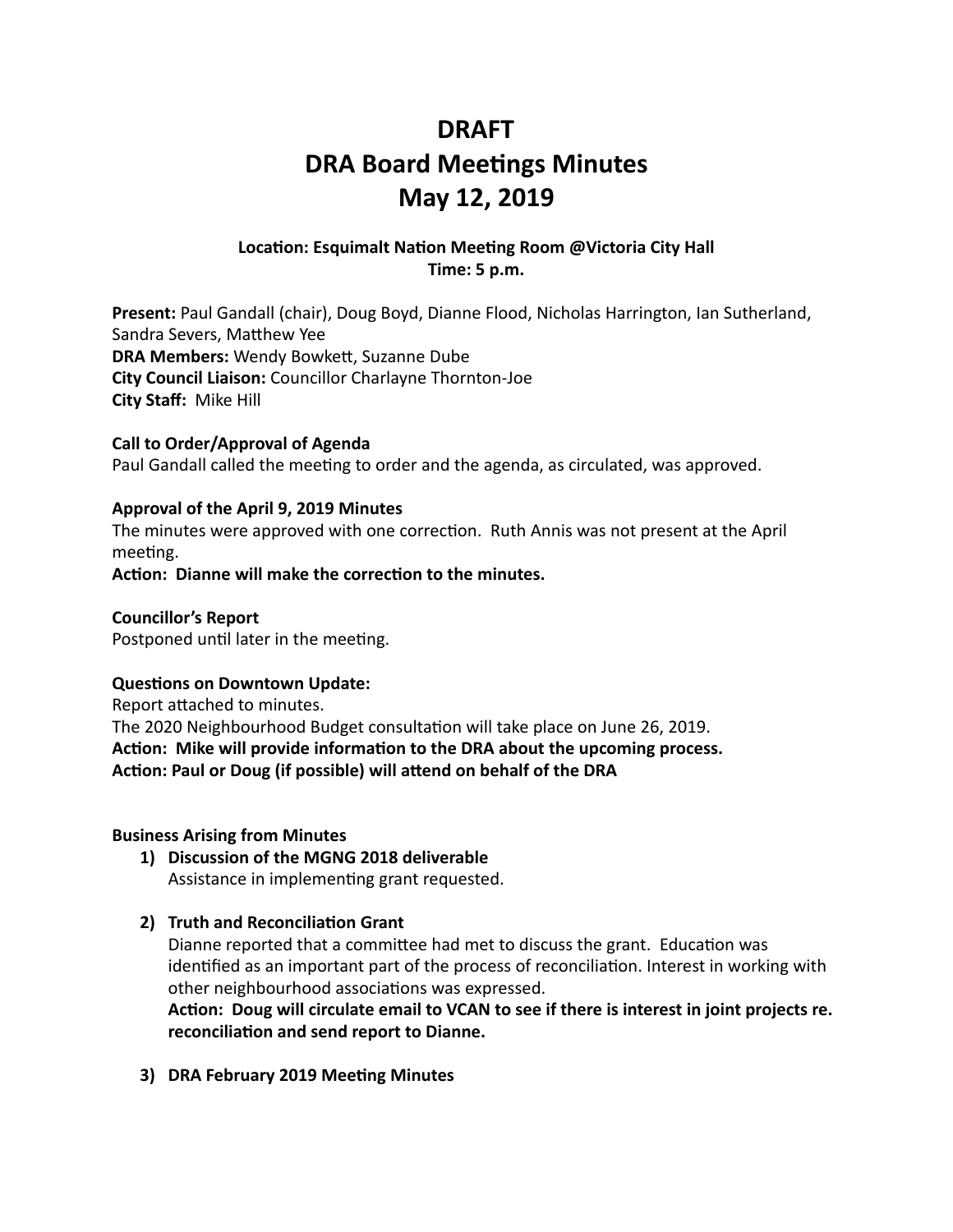There were no minutes recorded for this meeting. The Board decided to retroactively approve the creation of the **Communications and Membership Committee**. **Moved: Paul Gandall Seconded: Ruth Annis CARRIED.** 

#### 4) North Park NA Proposal for Greater Integration

North Park NA has expressed enthusiasm to the proposal of a shared July meeting Action: Paul will circulate an email to board, following contact with NPNA, to establish a common meeting time in July.

#### **New Business**

**1) Election of Secretary** 

Motion: That Sandra Severs be appointed Secretary of the DRA. **Moved: Paul Gandall Seconded: Dianne Flood. CARRIED.** Action: Dianne will send Sandra the draft copy of the 2019 AGM.

#### **2) Crystal Pool**

Neighbourhood consultations re. the relocation of Crystal Pool - The issue of access for lower income individuals and family has been raised and concern expressed about whether moving the pool away from its current location (or in the vicinity) will discourage those in this demographic who currently use the facility. A resolution re. equity and use of city properties will come before Council.

Action: Mike will circulate report on equity when it comes available.

#### **Councillor's Report**

Redevelopment projects proposed for both Pandora and Johnston Streets are raising concerns in the residential community about gentrification, affordability, bonus density and perceived lack of consultation.

The fire at the Plaza Hotel has raised questions at City Hall about what else can be done to secure unoccupied buildings.

Two topics of conversation at City Hall – The future of horse-drawn carriages and access to toilets for both those without housing and those frequenting bars downtown.

BC Housing has closed a number of shelters and the effects of this decision is being observed in and increase in street activity. The storage facility at Our Place is full and there is interest in creating a second location.

Consultation with Government Street merchants about turning Government Street into a pedestrian mall has raised concerns about the need for further public consultation. Questions of intended goals and impact on traffic flow need to be addressed in order to protect business interests. 

Artist and Public Spaces Committee will have a number of important and exciting announcements in the next couple of weeks.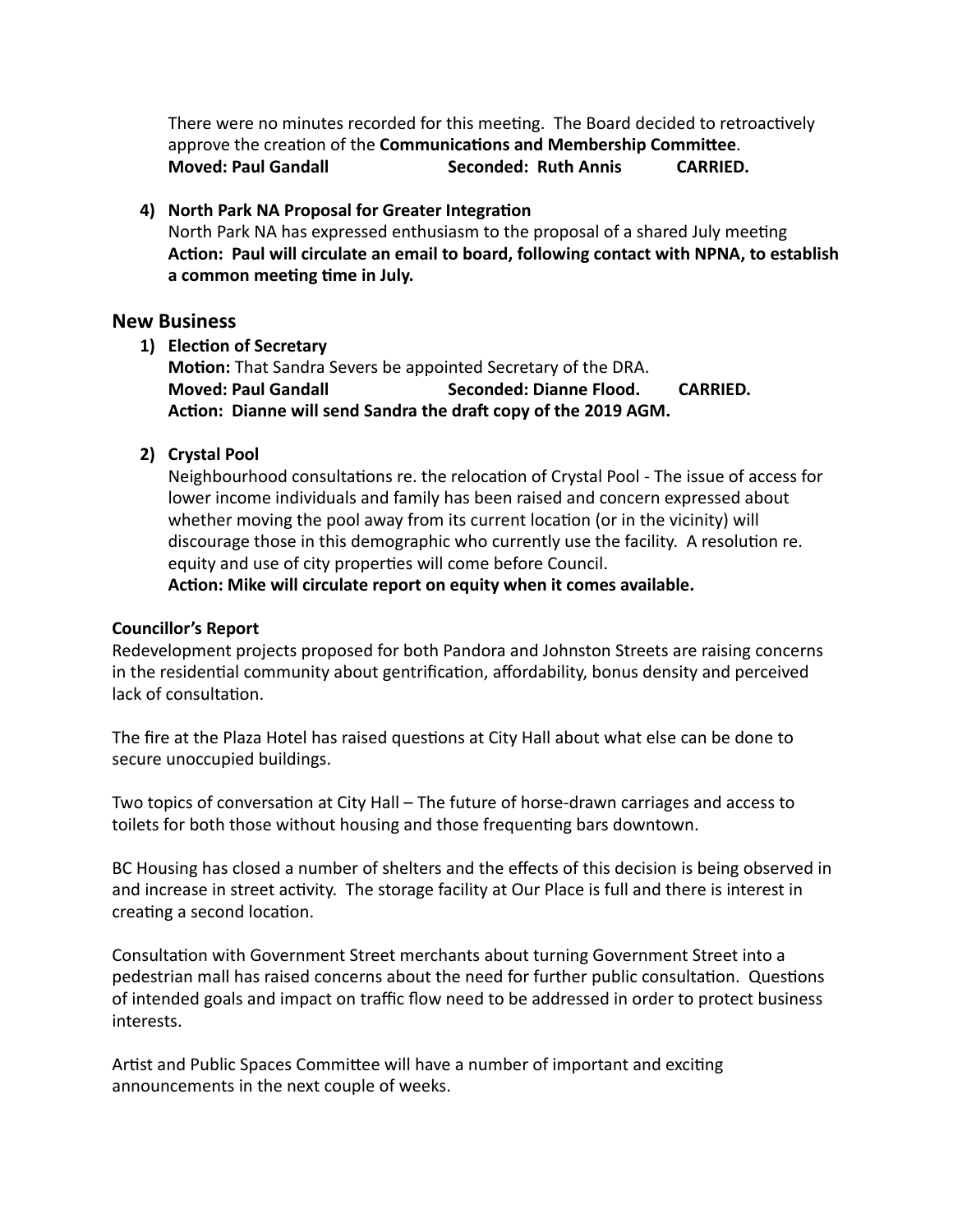Paul asked about cleanliness of the streets in the Downtown. Charlayne shared that the City had purchased a vehicle able to clean the sidewalks.

Ian asked about rumours of the removal of the canoe in Bastion Square. Action: Charlayne will provide Ian with a contact to follow up.

Paul asked about Council response to the VCAN letter endorsed by resident associations in Victoria requesting the City abide by the agreed upon guidelines for land use development outlined in the Official Community Plan (OCP)

#### Action: Charlayne will provide the DRA with feedback about Council's response.

Thanks to City staff for organizing and leading the bike walk conversation.

#### **Questions on Standing Committee Reports**

1) Land Use Planning (LUC)

Report attached to the minutes.

lan reported on his response to the Inclusive Housing policy. At the present time, the policy suggestion is that non-market housing units (10%) be included in buildings of greater than 60 units. In proposed developments where there are less than 60 units, the policy suggestion is that there be a cash payout, part of which would go to community amenities. Ian argues that there should always be a cash payout. That money can be leveraged with provincial and federal money to provide more units than currently proposed. 

The report has gone back to staff for further revision.

#### Action: Ian will send out information about decisions made for liquor licenses.

**2) Urban Livability Committee (ULC) -No report** 

#### **3)** Urban Ecology/Urban Agriculture Committee (UEC)

Nicholas reported that the Yates Street Community Garden has received a \$10,000 City grant. 

#### 4) **Communications/Membership Committee (CMC)**

Mike reported that the response to the lead up to Neighbourhood Day was very positive with 150 people approached at Market on Yates in a 1 $1/2$  time period. An "engagement toolkit" has been produced providing suggestions for community engagement. 

#### Carfree YYJ Day is coming up Action: Matt agreed to take on the task of organizing a table.

Thanks to Doug for the recent newsletter which had a 47% open rate.

#### Action: Doug will provide Charlayne with business cards advertising the DRA.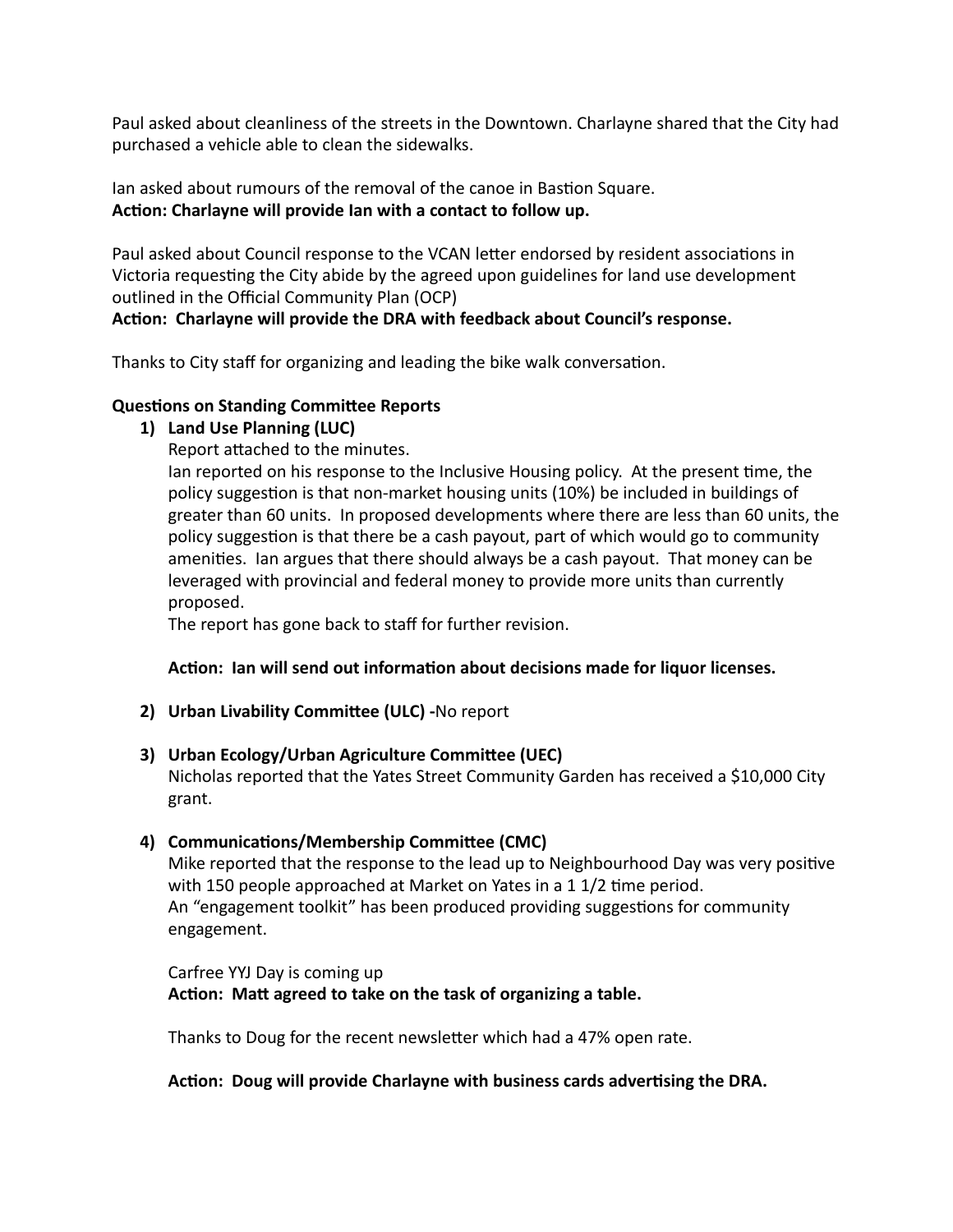- 5) **Community Development Committee (CDC)-** No report Action: Suzanne is considering position of chair of this committee and will let Dianne **know her decision.**
- **6)** Governance Committee (GC) Dianne and Paul have met to review the External Communications policy. Action: Committee will provide a draft for the consideration of the Board.

#### **Ad Hoc Committee Reports**

1) **Budget Committee (CBC)** Doug reported that a planning process is being developed.

#### **External Meeting Reports**

- 1) Victoria Community Association Network (VCAN) Report attached to the minutes.
- **2) 900 Block Pandora GNA** -No report
- **3)** Late Night Action Committee (LNAC) Action: Paul will send information to Board about late-night bus routes as it is **provided.**
- **4) Downtown Service Providers (DSP)**  Action: Matt will consider assuming responsibility for attendance at this community meeting

**Meeting adjourned at 6:25 p.m.** 

Next Board meeting - June 11<sup>th</sup>, 2019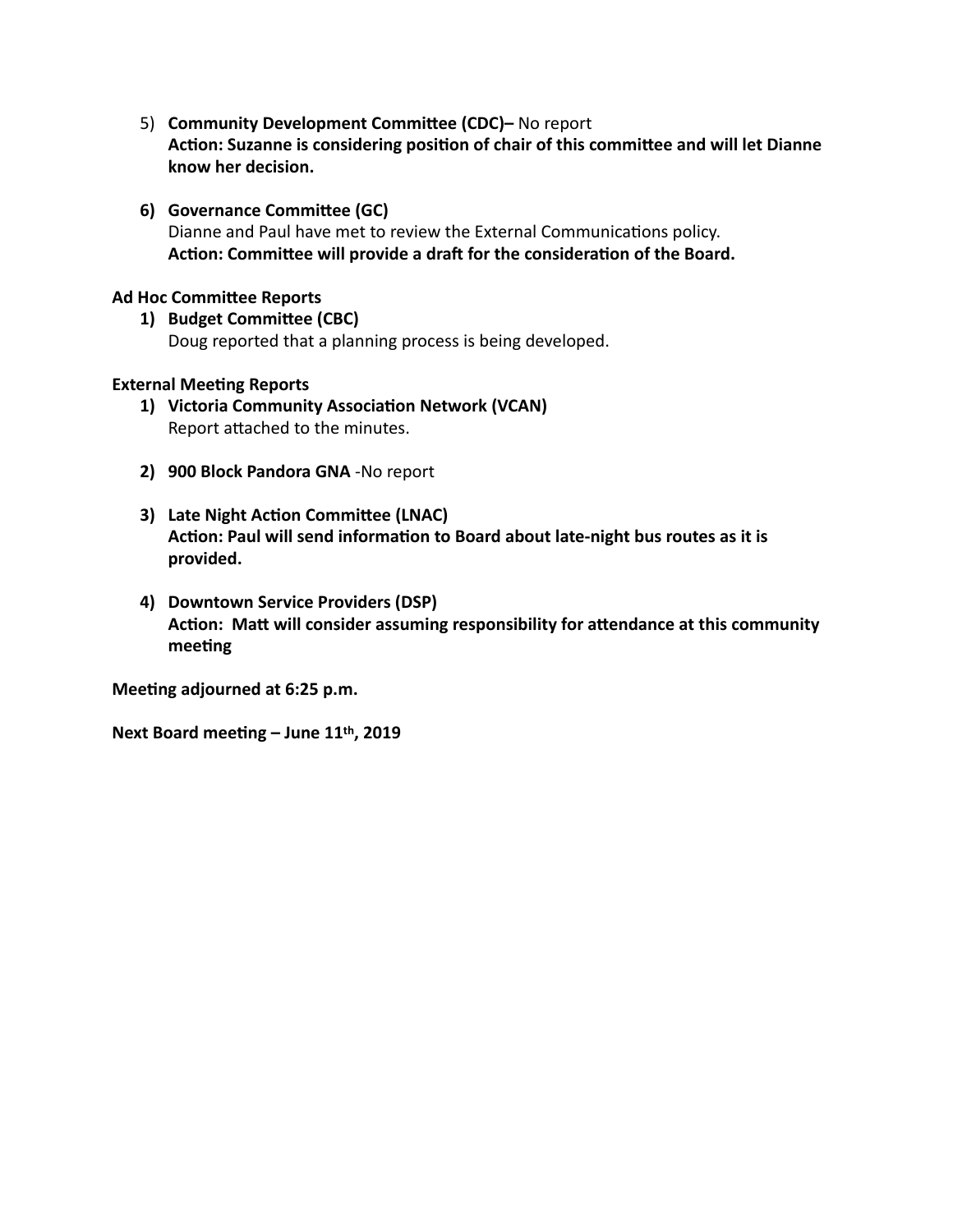

May 2019 Update **Downtown** 

### **In Your Neighbourhood**

#### **Expanding Public Transit Ridership**

On April 28, Council approved [a Council member motion](https://pub-victoria.escribemeetings.com/filestream.ashx?DocumentId=36548) requesting endorsement of a resolution regarding climate action through a major expansion of public transit ridership. Council's resolutions included:

- Embracing determined climate leadership through a major expansion of public transit ridership in the Capital Region, focused on the phasing out of user fees and a substantial improvement in service levels and fleet electrification.
- Beginning to implement this climate-action policy with a pilot programme in the 2020 budget by eliminating user fees for people 18 years of age and younger, replacing revenues currently generated through fares with adjustments to provincial transfers and the property tax requisition.

#### **New Sites for Crystal Pool**

On May 23, Council will provide direction o[n new proposed sites](https://can01.safelinks.protection.outlook.com/?url=https%3A%2F%2Fpub-victoria.escribemeetings.com%2Ffilestream.ashx%3FDocumentId%3D37179&data=02%7C01%7Cmhill%40victoria.ca%7Ca61be85e0b8c4a21979a08d6d0146310%7Cd7098116c6e84d2a89eedb15b6c23375%7C0%7C0%7C636925183308047340&sdata=RCf1q3q1Fj2ZoEz5kGo4a%2FP9YJ%2FpBjmlfH2R5H3uCFI%3D&reserved=0) for the Crystal Pool and Wellness Centre Replacement Project. Late last year Council directed staff to work with the operators of the Save-On-Foods Memorial Centre on the potential for the new community recreation facility next to the arena, however, the parties were unable to find a mutually acceptable arrangement. As a result, the City is now considering two other potential locations.

One location, at 940 Caledonia St, is currently serving as a public parking lot across from Royal Athletic Park and has been previously considered by Council. A second location, recently identified through discussions with representatives of School District 61, is the western portion of the large field next to Central Middle School.

#### **Late Night Program**

On May 16, Council will receive a [staff report](https://pub-victoria.escribemeetings.com/filestream.ashx?DocumentId=37721) providing an update on the City's program to support a safe and vibrant late night economy. The program was initiated with the Mayor's Late Night Strategy in 2009. Amongst other initiatives, a municipal alcohol policy will be developed in 2019.

#### **Ending Horse Carriages**

[Proposed resolutions](https://pub-victoria.escribemeetings.com/filestream.ashx?DocumentId=37720) will be presented to Council by Councillor Isitt regarding an amendment to the Strategic Plan to end horse carriages on City streets by 2023 and to encourage the industry to work with the City to develop "e-carriages" opportunities.

#### **Childminding at Council Meetings**

As of Thursday, May 9, the City will offer childminding services during Council meetings. Drop off your children, ages 6 months and older, for two hours of child care so you can attend Council meetings! Program leaders will provide a safe and fun environment for children to play games, interact with one another and build crafts.